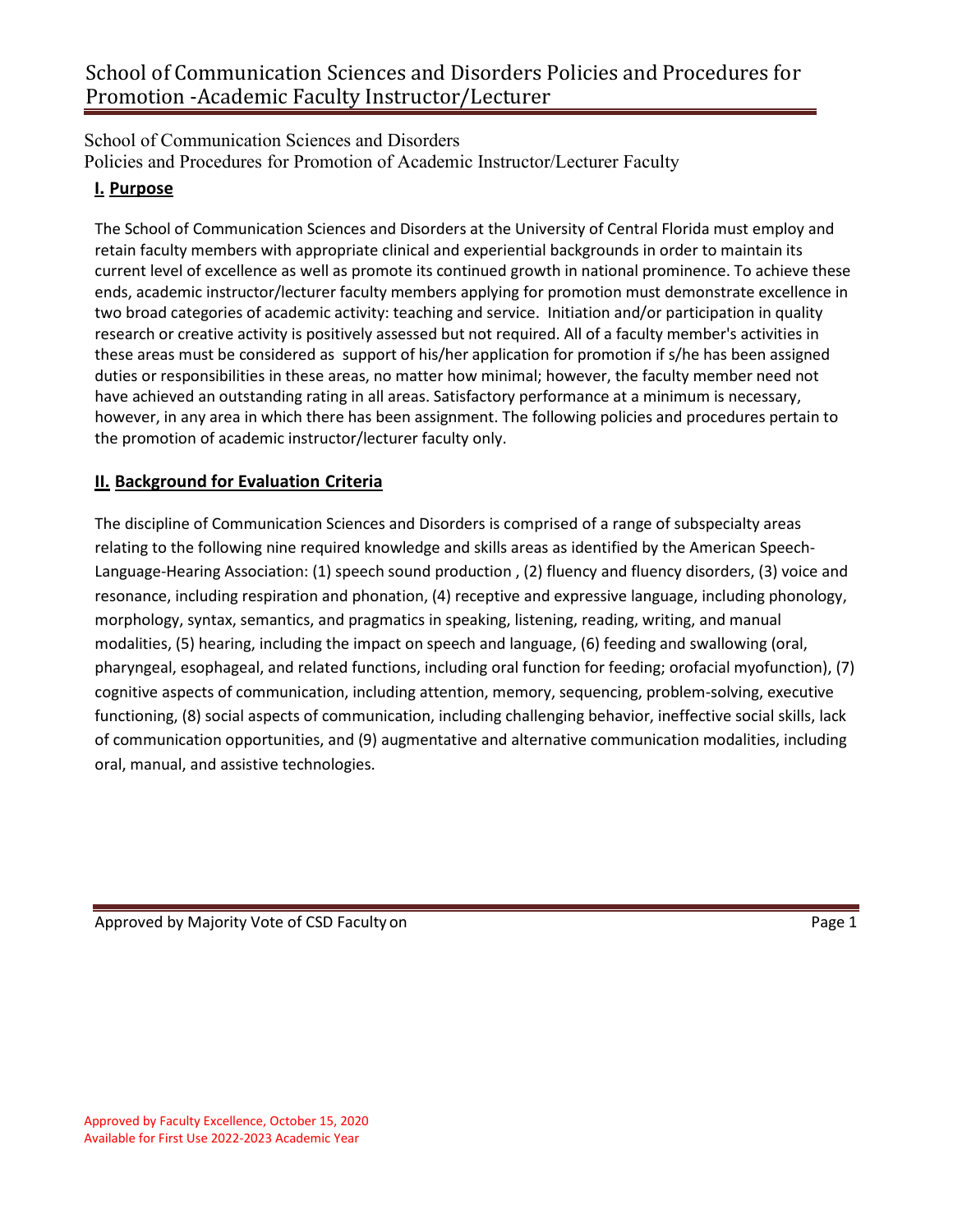## **III. Instructor and Lecturer Faculty Ranks in the College**

- A. In accordance with University guidelines, the School of Communication Sciences and Disorders (CSD) uses the following academic instructor/lecturer ranks:
	- 1. Instructor
	- 2. Associate Instructor
	- 3. Senior Instructor
	- 1. Lecturer
	- 2. Associate Lecturer
	- 3. Senior Lecturer

## **IV. General Guidelines:**

- A. The faculty member's assigned areas of responsibility shall be considered in the context of promotion appraisal.
- B. Promotion decisions are not merely a totaling of one's annual performance evaluations. Rather, the University, through its faculty and administrators, assesses the candidate's professional growth and contribution to the School, College, University, and Community.
- C. If seeking promotion, the candidate should possess the qualifications required of the rank to which s/he is aspiring.
- D. The candidate is responsible for collecting and submitting data for evaluation and review and, retaining it to serve as cumulative data in subsequentreviews.
- E. Each performance area in which there has been any assigned time (teaching, service, and other research or creative activity) must receive comment.

## **V. Promotion in Academic Rank**

- A. Eligibility for promotion to the next academic instructor/lecturer rank is based upon established criteria for appointment to that rank. Each successive rank subsumes the qualifications of the previous rank.
- B. The promotion process for instructor/lecturer academic faculty members in Communication Sciences and Disorders is detailed below and in University policies andprocedures.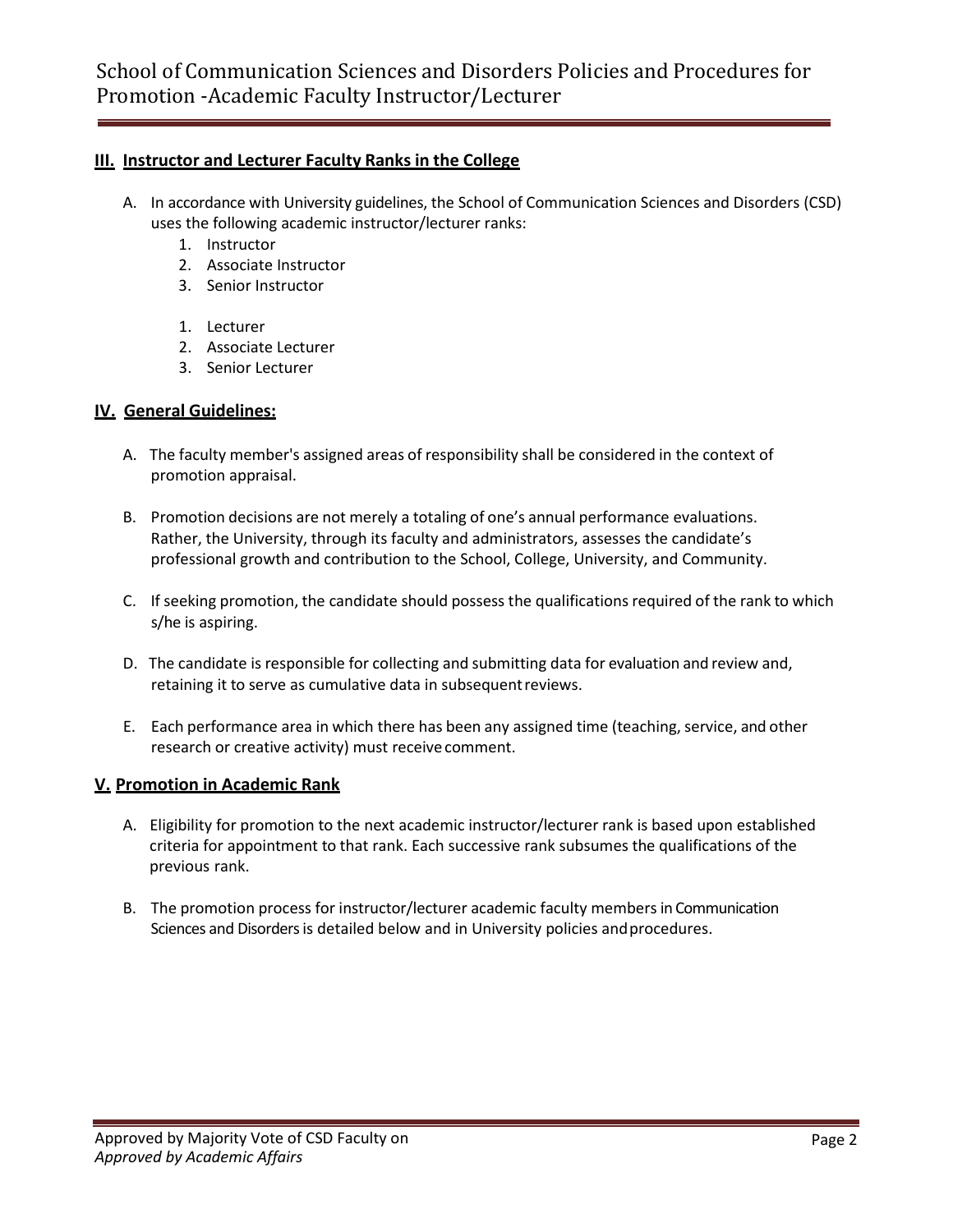## **University Promotion Regulation 3.0175**

**Promotion of Full-time Non-tenure-earning, Research, and Clinical Faculty** [https://regulations.ucf.edu/chapter3/documents/3.0175PromotionofResearchClinicalFacultyFINALApril](https://regulations.ucf.edu/chapter3/documents/3.0175PromotionofResearchClinicalFacultyFINALApril16.pdf) [16.pdf](https://regulations.ucf.edu/chapter3/documents/3.0175PromotionofResearchClinicalFacultyFINALApril16.pdf)

## **VI. Promotion to Associate Instructor/Lecturer**

Faculty members are expected to make substantial contributions in academic teaching, as well as appropriate service contributions or other university duties. Research and other creative activities can be considered but are not required for consideration.

### **Teaching**

### **1. CriteriaStatements**

Candidates will accomplish each of the following:

- a. Demonstrate active participation and effectiveness in teaching, developing, revising, implementing, and evaluating existing or new courses.
- b. Demonstrate teaching effectiveness in all areas of assignment (e.g., didactic, digital teaching, clinical teaching (optional), and student advisement.).
- c. Develop collaborative internal and/or external relationships with professionals in the UCF, local or global communities, and/or at other educational institutions to promote student learning opportunities.

### **2. Examples of Evidence which could be Presented to Document Achievement of above Criteria:**

- Student perceptions of instruction / and other documented forms of student feedback.
- Self-evaluations
- Peer evaluations
- Administrator evaluations
- Course materials
- Student coursework samples
- Institutional Effectiveness survey results (student self-ratings of preparation to practice in a given sub-disciplinary area)
- Curricular development
- Teaching enhancement activity outcomes (e.g., workshops, conferences)
- Development of creative and unique course(s) and/or teaching methodologies
- Scholarship of Teaching and Learning (SoTL) outcomes (e.g., evidence-based teaching resources)
- Affiliations with other UCF units or collaborations with other institutions within the US or abroad (e.g., Thesis or Dissertation Committee Member, Guest Professorship, Expert Consultation).
- Documentation of intramural and/or extramural funding to support teaching mission
- Documentation of internal and/or external teachingawards/appraisal/recognition
- Number of courses taught
- Number of different courses taught
- Average class size

See AESP for other exemplars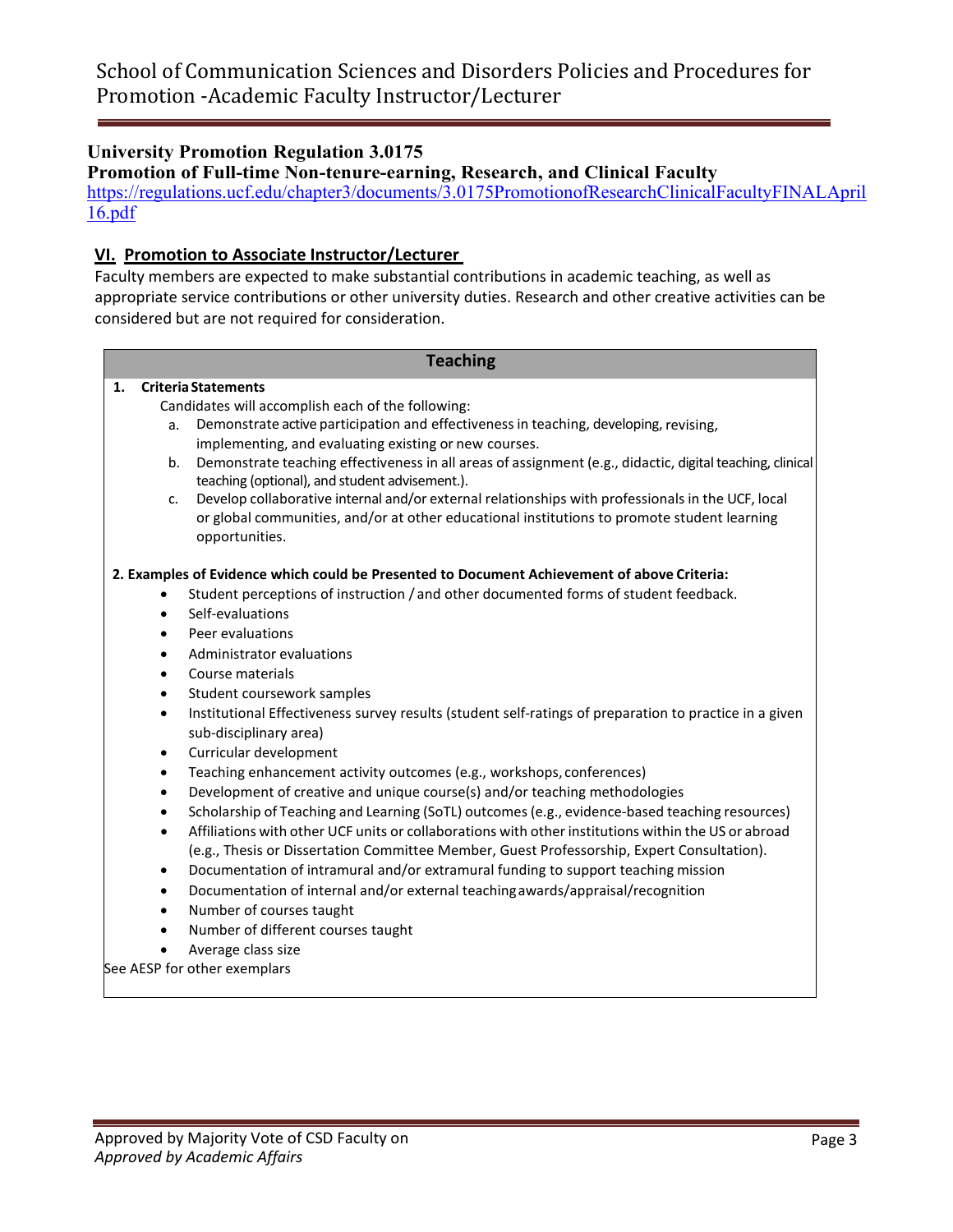#### **Service**

#### **1. CriteriaStatements**

Candidates will accomplish each of the following:

- a. Demonstrate active participation on school, college and/or university committees.
- b. Demonstrate active participation in service for community, state, regional, national, international professional or other service organizations and/or clinical service-delivery.
- **2. Examples of Evidence which could be Presented to Document Achievement of above Criteria:**
	- A consistent record of participation in school, college and/or universityservice activities
	- A consistent record of participation in community, state, regional, or national professional organizations and/or clinical service-delivery
	- Significant deliverables yielded from service participation (e.g., policies, proceedings, projects, programs, reports, services, conference proceedings)
	- Participation on editorial boards for state/national/international peer-reviewed journals
	- Documentation of intramural and/or extramural funding to support service mission
	- Documentation of internal and/or external serviceawards/appraisal/recognition
	- Performance of assigned school administrative duties

See AESP for other exemplars

# **Optional For Faculty with FTE Assignment in Research**

# **Research and Creative**

# **Activity**

#### **1. Criteria Statements**

- If assigned Research FTE, candidates may:
	- a. Demonstrate contribution in the area of research.
	- b. Demonstrate research/scholarly productivity in journals and/or presentations with a national or international impact.
	- c. Demonstrate scholarly activity in the development of clinical instruments.
- **2. Examples of Evidence which could be Presented to Document Achievement of above Criteria:**
	- Record of contribution in support of intramural and/or extramural funding.
	- Record of implementation activities related to research protocols and/or participant data collection.
	- Documentation of activities focused on research.
	- Documentation of other research dissemination (e.g., books, book chapters, conference presentations, standardized test instruments, clinical tools, non-refereed publications,etc.)
	- Documentation of research mentoring of students, faculty, and/or colleagues
	- Documentation of internal and/or external researchawards/appraisal/recognition
	- Scholarship of Teaching and Learning (SoTL) outcomes (e.g., evidence-based teaching resources)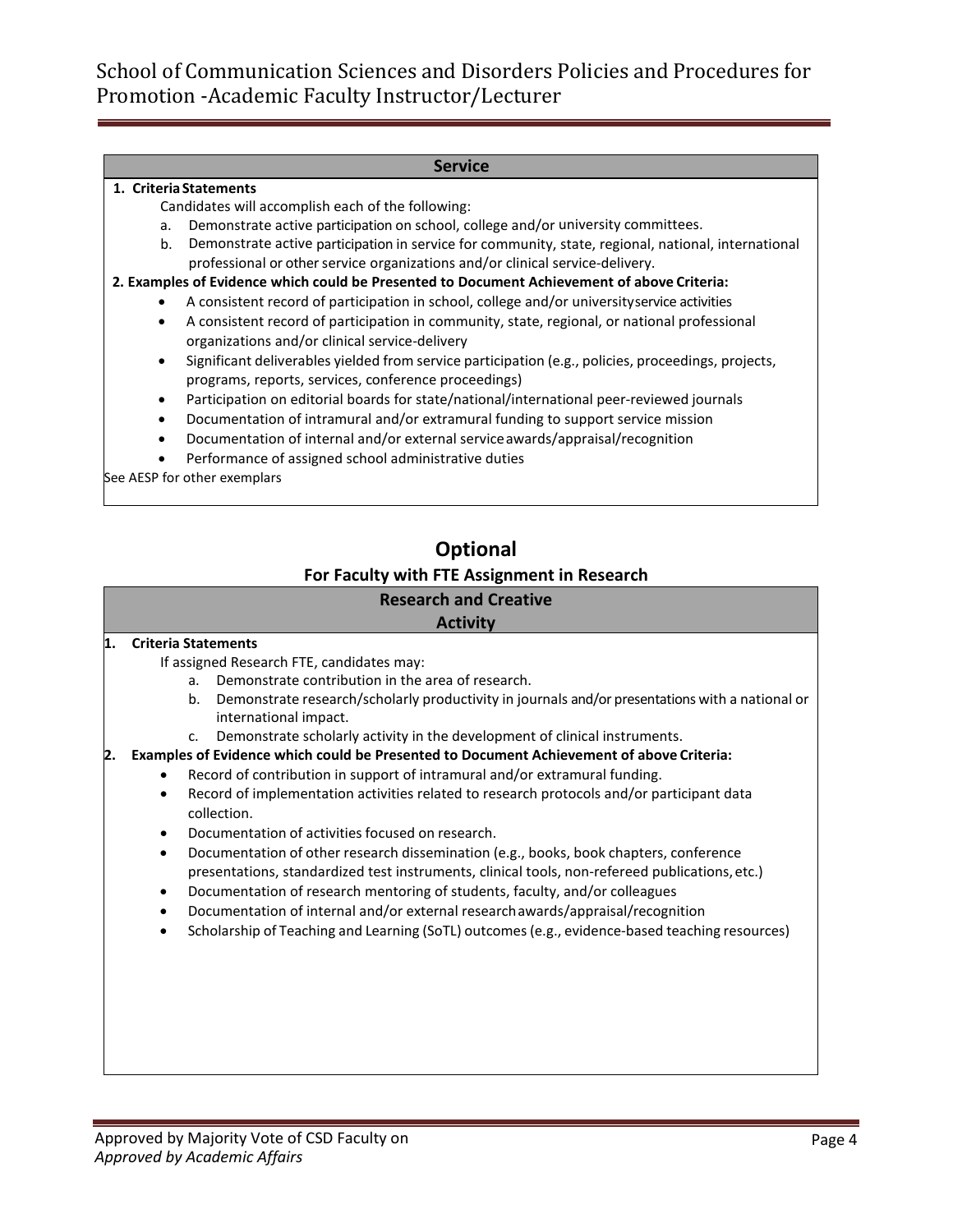## **VII. Promotion to Senior Instructor/Lecturer**

Promotion to Senior Instructor/Lecturer reflects not only an individual's contributions within the institution, but also denotes a status and level of significant achievement. Substantial contributions of a continuing nature beyond that expected of an associate instructor/lecturer are necessary for the achievement of the rank of Senior Instructor/Lecturer.

### **Teaching**

### **1. Criteria Statements**

Candidates will accomplish each of the following:

- Demonstrate teaching excellence in all areas of assignment (e.g., didactic, digital, clinical (optional), student advisement).
- Provide effective leadership in developing, implementing, and evaluating academic didactic, digital, and/or clinical courses and curricula.
- Demonstrate leadership in developing collaborative internal and external relationships with professionals in the localor global community and at other educational institutions to promote student learningopportunities.
- Mentor colleagues and/or students in the teaching process.

#### **2. Examples of Evidence which could be Presented to Document Achievement of above Criteria:**

- Student perceptions of instruction results and other forms of student feedback
- Self-evaluations
- Peer evaluations
- Strong administrator evaluations
- Innovative course materials
- Significant participation and leadership in curricular development
- Teaching enhancement activity outcomes (e.g., workshops, conferences)
- Development of creative and unique course(s) and/or teaching methodologies
- SoTL outcomes (e.g., evidence-based teaching resources)
- Appointment as site visitor to evaluate educational effectiveness of otherinstitutions.
- Affiliations with other UCF units or collaborations with otherinstitutions within the US or abroad (e.g., Thesis or Dissertation Committee Member, Guest Professorship, Expert Consultation). Documentation of intramural and/or extramural funding to support teaching mission
- Documentation of intramural and/or extramural funding to support teaching mission
- Documentation of internal and/or external teachingawards/appraisal/recognition
- Number of courses taught
- Number of different courses taught
- Average class size
- Demonstrated ability to teach courses in all appropriate modalities, (i.e., use of various forms of digital and distance learning technology, face-to-face classroom teaching, synchronous and asynchronous video teaching, among others).
- Involvement in Continuing Education: providing CE courses, assist in administrative duties relative to ASHA CE credits, etc)

See AESP for other exemplars